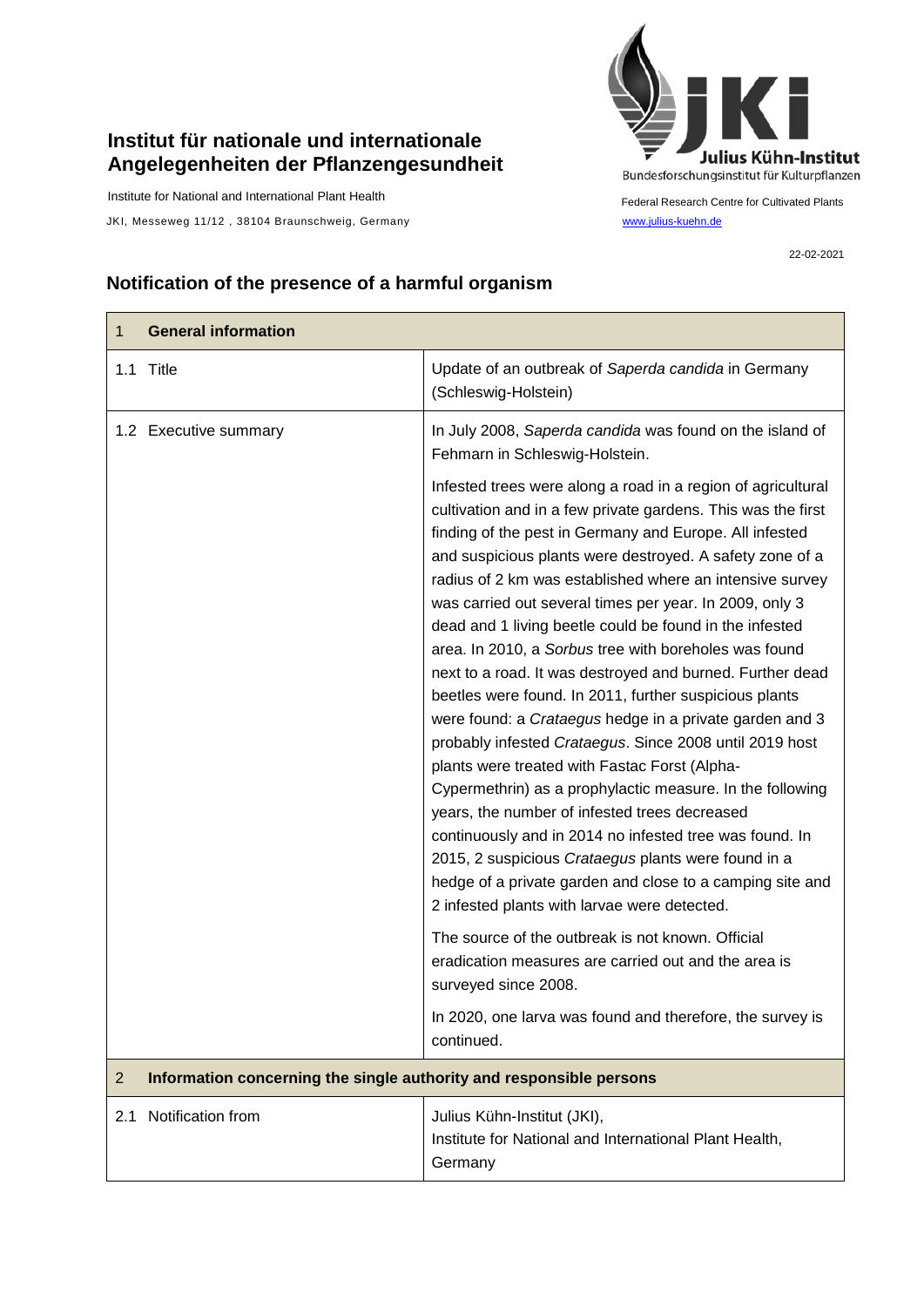|     | 2.2 Official contact:                                                                                                                 | Katrin Kaminski,<br>Tel: +49(0)531 299 3378, outbreaks@julius-kuehn.de                                                                                         |  |
|-----|---------------------------------------------------------------------------------------------------------------------------------------|----------------------------------------------------------------------------------------------------------------------------------------------------------------|--|
| 3   | <b>Location</b>                                                                                                                       |                                                                                                                                                                |  |
| 3.1 | Location                                                                                                                              | Fehmarn in Schleswig-Holstein                                                                                                                                  |  |
| 4   | Reason of the notification and the pest status                                                                                        |                                                                                                                                                                |  |
|     | 4.1 First finding in Germany or in the area                                                                                           | First confirmed presence of the pest in the territory of<br>Germany.                                                                                           |  |
|     | 4.2 Pest status of the area where the<br>harmful organism has been found<br>present, after the official confirmation.                 | Present: under eradication                                                                                                                                     |  |
|     | 4.3 Pest status in Germany before the<br>official confirmation of the presence, or<br>suspected presence, of the harmful<br>organism. | Absent: no pest records                                                                                                                                        |  |
|     | 4.4 Pest status in Germany after the<br>official confirmation of the presence of<br>the harmful organism.                             | Present: under eradication, only one location                                                                                                                  |  |
| 5   | Finding, sampling, testing and confirmation of the harmful organism                                                                   |                                                                                                                                                                |  |
|     | 5.1 How the presence or appearance of<br>the harmful organism was found.                                                              | Information submitted by professional operators,<br>laboratories or other persons.<br>Boreholes of 10 mm width were found in the lower part of<br>tree trunks. |  |
|     | 5.2 Date of finding:                                                                                                                  | 17-07-2008                                                                                                                                                     |  |
|     | 5.3 Sampling for laboratory analysis.                                                                                                 | Date of sampling: 21-07-2008                                                                                                                                   |  |
|     | 5.4 Name and address of the Laboratory                                                                                                | Landwirtschaftskammer Schleswig-Holstein -<br>Pflanzenbau, Pflanzenschutz, Umwelt Diagnose-Labor<br>Westring 383<br>24118 Kiel<br>Germany                      |  |
| 5.5 | Diagnostic method                                                                                                                     | Other, morphological identification                                                                                                                            |  |
|     | 5.6 Date of official confirmation of the<br>harmful organism's identity.                                                              | 31-07-2008                                                                                                                                                     |  |
| 6   | Infested area, and the severity and source of the outbreak in that area                                                               |                                                                                                                                                                |  |
| 6.1 | Size and delimitation of the infested<br>area.                                                                                        | 30 ha                                                                                                                                                          |  |